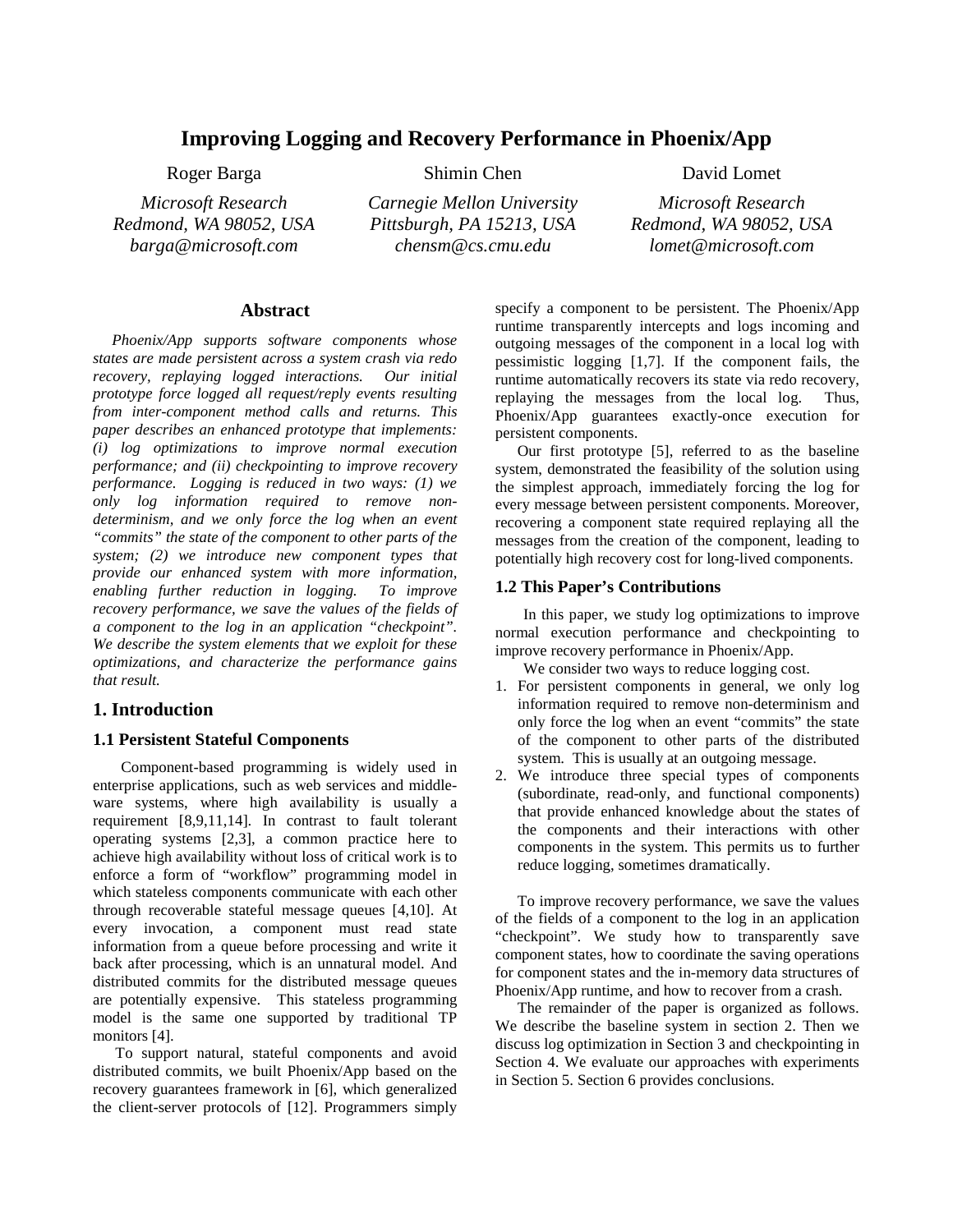



# **2. Achieving Persistence inBaseline System**

We first explain the component model and the sufficient conditions for persistence. Then we describe how these conditions are satisfied in the baseline system.

### **2.1 Component Model**

A component is typically a  $(C_{++}$ , Java, or  $C_{+}$ , etc.) object instance, as in CORBA [14], Enterprise Java Beans [8], and .NET [9]. Component states are held in object fields; operations are provided through methods.

Components communicate via (remote) method calls. As shown in Figure 1, a component sees four kinds of messages: an incoming method call from a client component; the subsequent reply message to the client; an outgoing method call to a server component; and the response from the server.<sup>1</sup>

#### **2.2 Exactly-once Semantics- Sufficient Conditions**

Phoenix/App is based on .NET remoting [9]. Programmers specify a component as persistent using a customized attribute. Phoenix/App detects the attribute and transparently logs interactions. Unspecified components are external components by default, for which we take no actions and make no guarantees. For persistent components only making method calls to persistent components, we guarantee "exactly-once" semantics in case of failures, i.e. state changes are exactly the same as if there were no failures. "Exactly-once" semantics is achieved if the following are satisfied [6]:

- 1. When sending a message (message 2 or 3 in Figure 1), a persistent component ensures that its state as of the send and the message are persistent.
- 2. When making a method call, a persistent component attaches a globally unique ID to the outgoing method call message which is deterministically derived.
- 3. When receiving a method call from another persistent component, a persistent component checks the globally unique ID. It executes normally if it has not

 $\overline{a}$ 



**Figure 2 Failure situations**

seen the ID before. Otherwise, it returns the reply of the previous method call with the same ID.

- 4. A persistent component repeats an outgoing method call to a server component until it gets some response.
- 5. When recovering from a failure, if a persistent component was responding to an incoming method call before the failure, it does not send the reply (message 2). Rather, this message is sent upon request from the client as in *condition 3*.

We assume all the above conditions are satisfied and examine how the system ensures "exactly-once" semantics for persistent components when external components are not servers. Without loss of generality, we consider the failures as shown in Figure 2. Suppose a persistent component receives an incoming method call from a persistent client component. In serving the method call, it sends an outgoing call to a persistent server component and receives the response for this call. After that, it sends the reply for the incoming call to the client. As shown in Figure 2, the persistent component may fail at three failure points. (In all cases, the boundaries of the failure situations are defined by the interactions that the recovering component finds on the log.) We discuss the recovery processing for each failure point:

- *Failure before message 3 is sent:* Component state before message 1 can be recovered because either it is the state after creation or the component has finished a previous incoming call. In the latter case, it has sent a reply message and can be recovered according to *condition 1*. If the component has remembered message 1, it performs the method call. By *condition 4*, the client resends message 1 in case the component has not remembered the message. Duplicates are eliminated by *condition 3*.
- *Failure after message 3 is sent but before message 2 is sent:* By *condition 1*, the component recovers message 3 and its state at the send of message 3. By *condition 4,* it resends message 3 if it has not yet remembered message 4. The ID is the same by *condition 2*. The

<sup>&</sup>lt;sup>1</sup> Components must be piece-wise deterministic (PWD) to be replayable in [6]. To ensure PWD, Phoenix/App requires components to be singlethreaded, serving one incoming method call at a time. This avoids the non-determinism caused by interleaved thread accesses to local data in a component. But of course, there can be multiple threads executing in multiple different components in a process.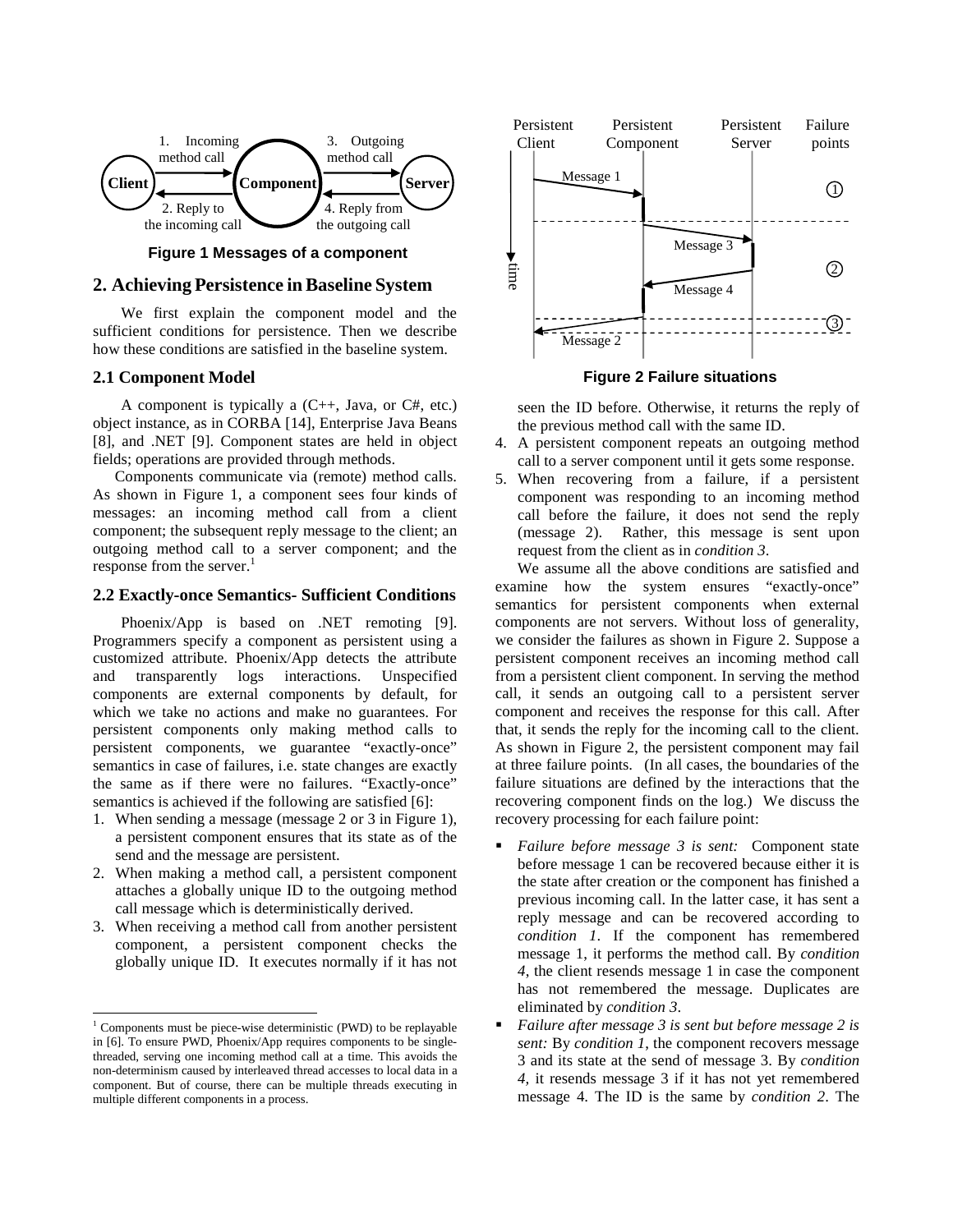server eliminates duplicates by *condition 3*, returning the same message 4, even if message 3 had previously been received. Component execution then continues.

 *Failure after message 2 is sent:* By *condition 1*, the component can recover message 2 and the state at the send of message 2. By *condition 5*, the component does not resend message 2 to the client. If the client has not received message 2, it retries the method call by *condition 4*. The component detects the duplicate message by checking its globally unique ID and returns message 2 to the client.

The task of the baseline system is to enforce the five conditions to achieve "exactly-once" semantics. Section 2.3 discusses *condition 2* and *3*. Section 2.5 describes how the other three conditions are satisfied.

#### **2.3 Runtime Logging**

In .NET remoting, a component resides in a structure called a "context". Within a context, method calls are local calls. Across context boundaries method calls are remote procedure calls: method names and parameters are packaged (marshalled) into messages and sent to the remote contexts, where the messages are unmarshalled, etc. After processing, replies are sent back through messages in the similar fashion. Message interceptors at context boundaries can intercept all the four kinds of messages described in Section 2.1.

In our baseline system, every persistent component resides in its own context. So we can intercept all messages of persistent components as shown in Figure 3. The baseline system logs and immediately forces every message to the log, implementing Algorithm 1.

A process may host multiple contexts and a machine can run many processes. So the globally unique ID of a method call consists of: caller's machine name; unique process "logical" ID on that machine, assigned by Phoenix/App; unique caller component "logical" ID in the process, also assigned by Phoenix/App runtime; and local method call ID which is incremented for every outgoing method call of a component. Phoenix/App ensures that the logical process IDs and the component IDs remain the same in spite of failures. The last local method call ID before a failure is obtained from the log.

On an outgoing method call, a message interceptor attaches the globally unique ID to the message, satisfying *condition 2*. On an incoming method call message, a message interceptor checks for the ID. If the ID does not exist, the caller must be an external component.

To enforce *condition 3* for method calls from persistent clients, method call IDs and their replies are stored in a *last call table* indexed by the first three parts of the ID. On an incoming method call message from a persistent client, a message interceptor checks the last call table and compares the new ID to the last call ID from the



**Figure 3 Intercepting and logging messages**

| Message 1: Incoming method call                |
|------------------------------------------------|
| Log message 1                                  |
| Force Log                                      |
| Message 2: Reply to incoming call              |
| Log message 2                                  |
| Force Log                                      |
| Message 3: Outgoing method call                |
| Log message 3                                  |
| Force Log                                      |
| Message 4: Reply from outgoing call            |
| Log message 4                                  |
| Force Log                                      |
| 8 Leis al-Lleis al-D<br>ويداعا المحرب فالمساوي |

**Algorithm 1 Baseline system logging** 

same component. If equal, the stored reply is sent back to the client. Otherwise, the call is delivered normally to the persistent component. Before sending a reply message, the message interceptor updates the last call table.

We only keep information on the *last* method calls from persistent clients. If we receive a method call from a persistent client, the client can independently recover its state to the send message time by *condition 1*. So its earlier last call entry is no longer needed.

### **2.4 Failure Detection**

Failures are detected in two ways. (1) All processes that host persistent components register at start time with the Phoenix/App recovery service running on their machine, as shown in Figure 4. The recovery service monitors the abnormal exits of the registered processes and restarts those processes. It keeps the information of registered processes in a table and force writes updates to the table to its log to make the table persistent. (2) In .NET, message interceptors can detect exceptions raised by outgoing calls. Phoenix/App handles particular exceptions that indicate a component failure. (Not all exceptions indicate failures, e.g., an invalid argument exception indicates an error, but the remote component is still alive.)

#### **2.5 Automatic Recovery**

To recover a failed component, the baseline system replays all logged incoming method calls from component creation until failure. Since all messages are forced to the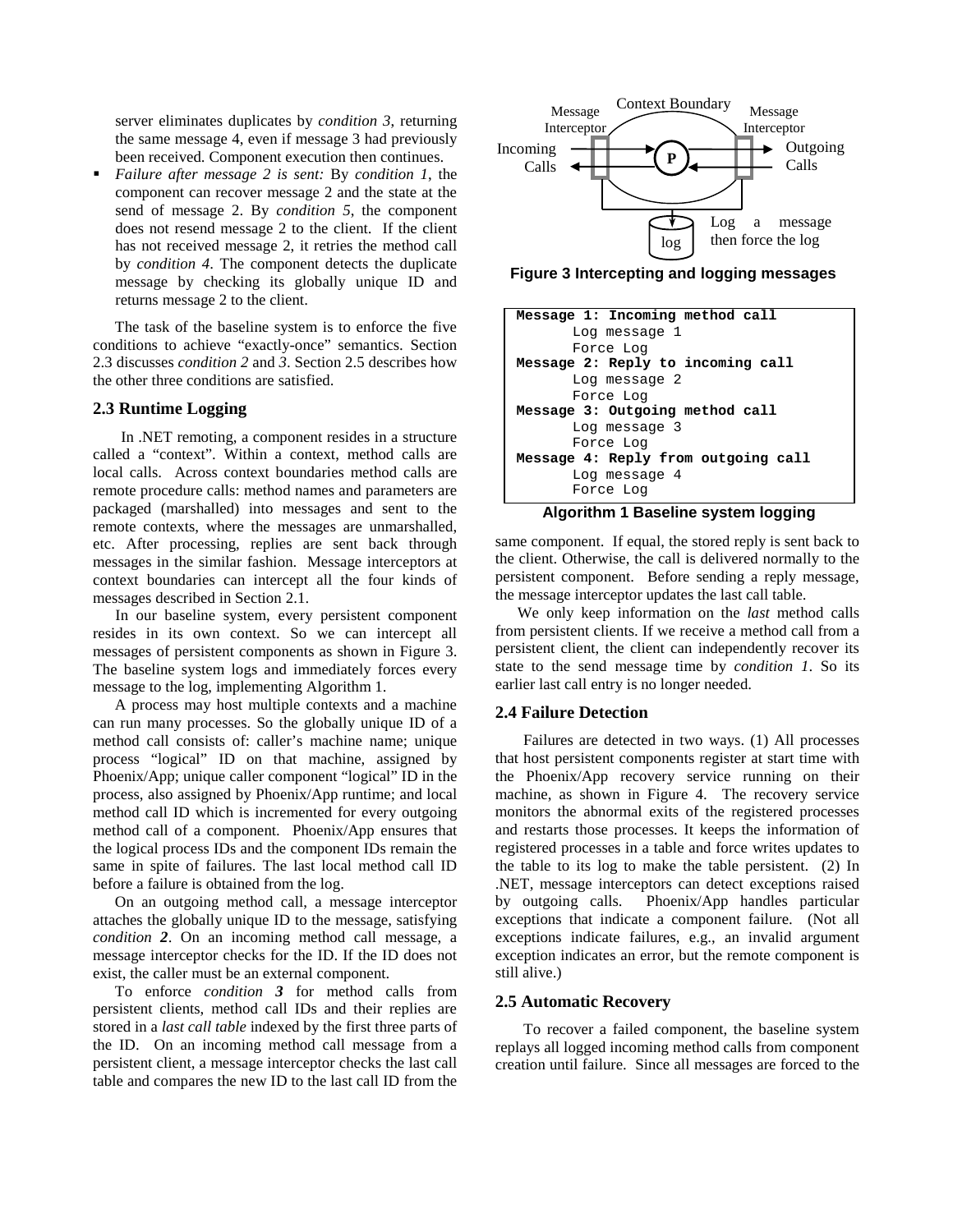





**Figure 5 Replaying method calls during recovery.**

log, we can recover the component state to the time of the last send message and execution can continue from there.

As shown in Figure 5, to replay an incoming method call, Phoenix/App runtime calls the logged method with the logged parameters. An outgoing call is suppressed by the message interceptor if a reply to the call is found in the log. Instead, the reply is read from the log and returned. Otherwise, either the previous send message or the last logged outgoing call must be the last send message and component state has already been recovered to the time of the last send message. We begin normal processing and send the outgoing call as in normal execution.

During recovery, the message interceptor rebuilds the last call table from incoming call log records. Hence both component state and last call table are recovered to the time of the last send message, which satisfies *condition 1*.

*Condition 5* is satisfied because the replies of the replays are not sent to any components. Moreover, when a message interceptor detects a recognized exception for an outgoing method call message, it waits for a while and retries the call using the same method call ID. This satisfies *condition 4*.

In summary, the baseline system provides sufficient conditions for "exactly-once" semantics. It logs and forces every message. To recover a failed persistent component, it replays all the method calls from the creation of a component until the failure.

# **3. Improving Logging Performance**

Every method call in the baseline system incurs at least two log writes and forces at a persistent component,

even if no outgoing calls are made. Here we focus on reducing log writes and forces to improve performance.

#### **3.1 Log Optimizations for Persistent Components**

We discuss two situations based on whether external components are involved or not.

**3.1.1. Interacting components are both persistent.** The purpose of logging messages is to satisfy *condition 1* (recover a persistent component to the point of the last send message). A send message is important because it may change the states of other components, hence "*committing"* the component state to other parts of the distributed system. Such "commits" usually need a log force. However, forcing receive messages, as the baseline system does, is unnecessary. We can log receive messages without forcing. The send message log force ensures all previous messages (including receive messages) are stable in the log. Losing messages received after the last send message does not affect correctness since component state has not been committed after the last send.

Moreover, since the last send message can be recreated in the replay of all the previous messages, it is not necessary to write a send message to the log. But we still need to force all the previous log records before sending a message. This optimization is important as it allows more opportunities to combine log forces from multiple components that share the same log.

The improved logging algorithm, shown in Algorithm 2, saves a log force for every receive message and saves a log write for every send message.

**3.1.2. Client component is an external component.** No logging strategy fully masks failures when external components are involved. However, we may be able to mask failures when persistent and external components do not fail simultaneously. For this purpose, we force log messages promptly, as in the baseline system. Below we analyze when persistent component failures are masked:

- If a persistent component fails after it receives and immediately force logs a call (message 1) from an external component, it recovers and finishes the incoming call, masking the failure from the external component. But a call from an external component may have to be repeated since the persistent component may fail before logging.
- If a persistent component fails before force logging a reply (message 2) to an external component, it recovers, realizes that message 2 has not been sent, and proceeds to force log and send it. But we cannot know whether the external component has received the output message or not, even if it is logged. What we can mask is persistent component failures before the log force. Failures after log forcing, including message delivery failures, may not be masked.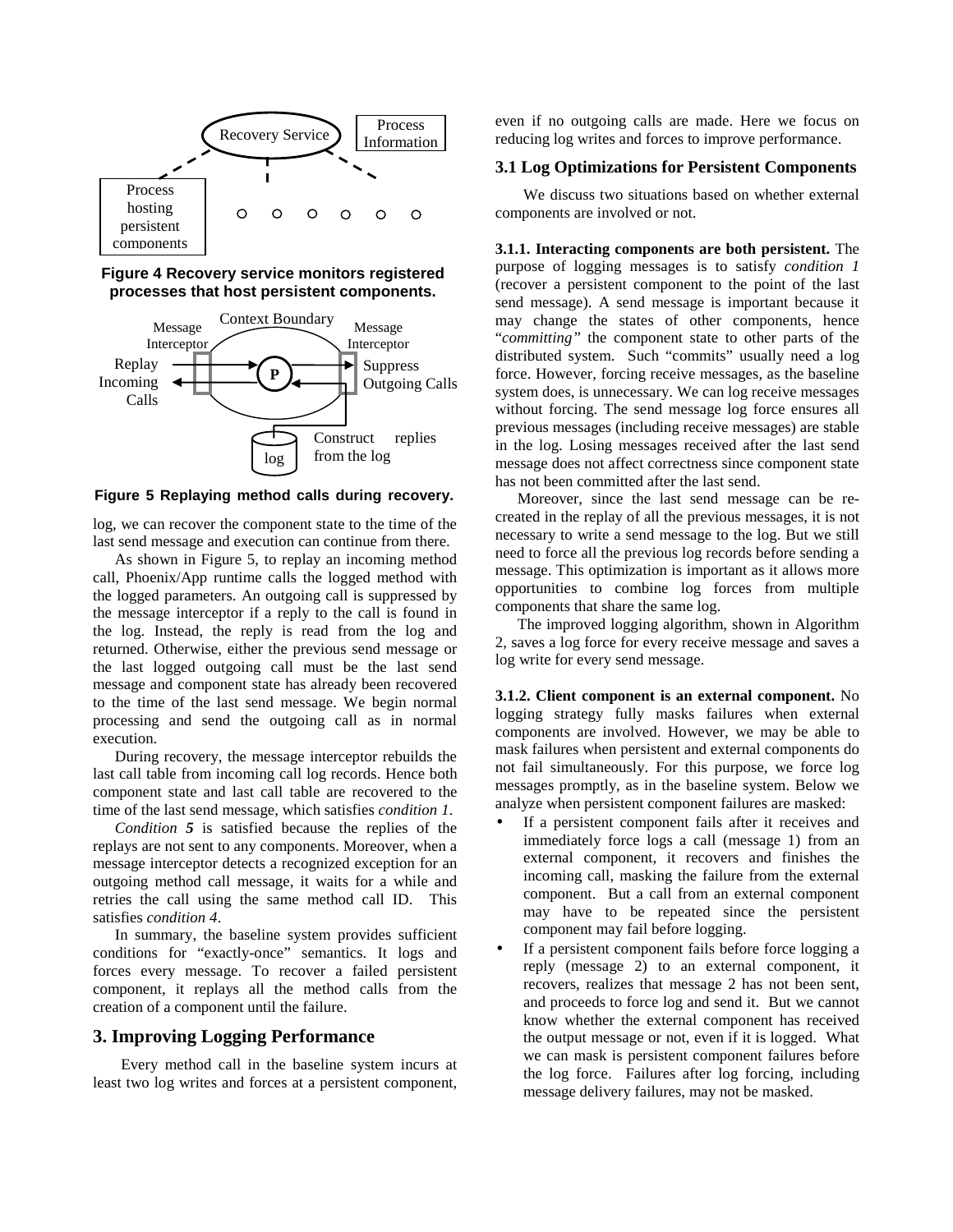

### **Algorithm 2 logging for persistent components**



### **Algorithm 3 persistent component logging for external client**



### **Algorithm 4 logging for functional components**

Hence there is a "window of vulnerability", i.e. if a persistent component fails *during an interaction*, before the log is forced for message 1, or after the force but before the send for message 2, the failure may not be masked. Persistent component failures at other times are known to be masked, i.e., after logging message 1, we know that persistent component failures are masked until message 2 is logged. Masking begins again with the next message 1 received from the same external component.

We can nonetheless improve on the baseline algorithm a bit. Since message 2 can be regenerated via replay of the component, we do not need to save the whole send message contents. We only need to save the fact that the message was sent (attempted to be sent). We call a full message with all its content a long record, and a message with only identity information a short record. Algorithm 3 shows this logging discipline.

#### **3.2 Additional Kinds of Components**

We introduce three additional types of specialized components: *subordinate*, *functional*, and *read-only* components exploit them to further reduce logging.

**3.2.1. Subordinate Components.** A subordinate component is a persistent component associated with a persistent parent component and restricted to only service method calls from its parent and other subordinates of its parent. Only the parent accepts calls from outside callers.



# **Figure 6 Subordinate components in the same context as their parent component**

Hence execution is single-threaded within a parent and its subordinate components. Only incoming calls are restricted; subordinate components can call any component.

Since a persistent component services method calls from many persistent and/or external components, we must log the calls to capture their non-deterministic arrival order. For subordinate components, this nondeterminism is not present. We do not need to log the messages among a parent and its subordinate components because these messages are fully determined given the incoming method call messages to the parent, and reply messages for outgoing method calls.

We could intercept parent-subordinate subordinate-subordinate calls, check component types and use different logging algorithms. But to minimize overhead, we instead put a subordinate into the same context as its parent component, as shown in Figure 6. In this way, method calls among a parent and its subordinates do not cross context boundaries and messages are neither seen by message interceptors nor logged. This avoids interception overhead as well as logging overhead.

**3.2.2. Functional Components.** Functional components are stateless components that either make no calls or call only functional components. They do not call components of other kinds. Methods of functional components are purely functional: given the same parameters, a call always returns the same value.

We needn't log messages nor maintain last call tables at functional components. Moreover, at a persistent component, if the server of an outgoing call can be determined to be a functional component, we do not need to force the log or log the return message. This algorithm is shown in Algorithm 4.

**3.2.3. Read-only Components.** Read-only components are also stateless, but unlike functional components, they can also call other persistent components. These calls read the states of persistent server components and persistent component state can change between method calls. So generally the reply from calling a read-only component is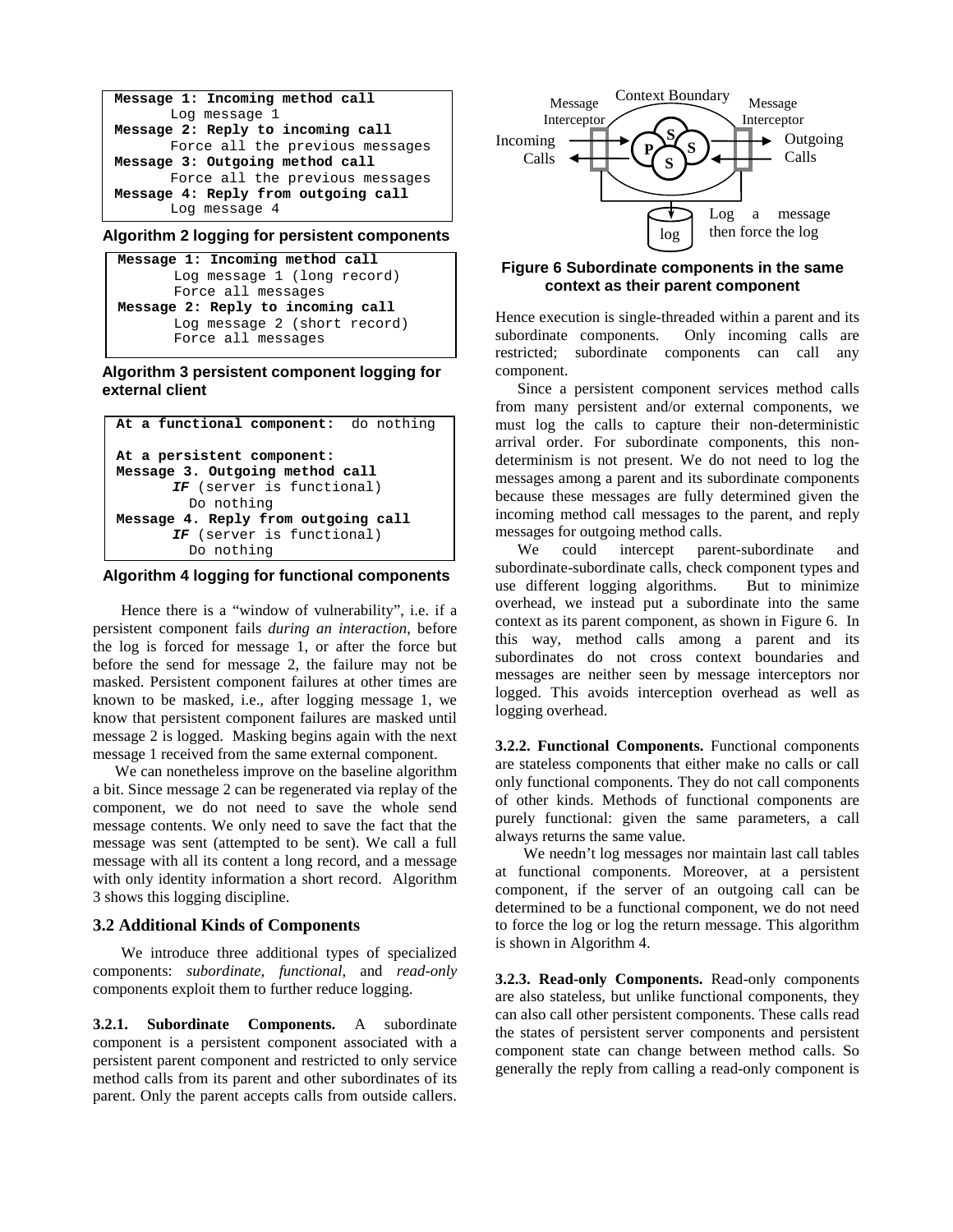```
At a read-only component: do nothing
At a persistent component: 
Message 1. Incoming method call 
       IF (client/method is read-only) 
          Do nothing 
Message 2. Reply to incoming call 
       IF (client/method is read-only) 
           Do nothing 
Message 3. Outgoing method call 
       IF (server/method is read-only) 
           Do nothing 
Message 4. Reply from outgoing call 
       IF (server/method is read-only) 
           Log message 4
```
#### **Algorithm 5 logging for read-only components and read-only methods**

unrepeatable. Motivating examples are statistics collectors and meta-search engines.

Since read-only components are stateless, we do not need to recover their states and hence we do not log any messages at read-only components. Further, outgoing method calls from read-only components do not change server component states. Thus at a persistent component, we do not log calls from read-only components. However, persistent component callers of a read-only component must log (but not force) the reply message, as it is not guaranteed to be recreated via replay.

A method call to a read-only component does not change any state. So a call message from a persistent component does not "commit" its state to other components. Thus, we do not force the log when calling a read-only component.

Finally, it is not necessary to detect duplicate calls to or from a read-only component because the calls do not change any states. Hence read-only components do not have last call table entries at persistent components and we do not maintain outgoing call IDs and last call tables at read-only components.

 Algorithm 5 describes the logging associated with read-only components.

### **3.3 Read-only Methods**

A stateful persistent component may provide methods to query its state (without changing it). We call such methods read-only methods. More strictly, a readonly method is a method that neither changes any field of the component nor makes a non-read-only outgoing method call. Programmers can specify a read-only attribute on a method, and message interceptors can check for it.

We treat read-only method calls like method calls to read-only components. For a read-only method call, the client does not need to force the log, and the server does not need to log. Algorithm 5 also describes this logging.

### **3.4 Detecting Component Types**

Programmers specify subordinate, functional, or read-only components just as they specify persistent components, via a declarative attribute accessible within a context. Hence, a message interceptor can obtain information about the components inside its context.

To detect the component types of remote components, a message interceptor attaches information about the (parent) component of its context to the messages being sent. When receiving messages, a message interceptor obtains the component information from the messages. In this way, client component types can be determined.

To determine server component types, we keep a remote component type table. Initially, the types of server components (targets of outgoing calls) are unknown, and the most conservative logging algorithms are used. From reply messages, we gradually learn server component types and store them in the remote component type table, which is checked when sending an outgoing method call.

### **3.5 Multi-call Optimization**

Other optimization opportunities exist if we are permitted to take into account the effects of multiple calls, rather than examining each call in isolation. The optimization described here is not currently supported by our Phoenix/App system, but including it is straightforward.

Consider a persistent component that calls multiple server components. Without context information, each of these calls commits component state, and hence must force the log. The first force at the first outgoing server call captures the nondeterminism associated with the incoming method call. After this first call, our component does the force to capture the nondeterminism resulting from having read the earlier server replies.

Each server is responsible for the persistence of its reply message. Thus, the nondeterminism for our persistent component that results from reading the replies from the outgoing calls is already captured at the respective servers in their last call tables. Recovery can exploit those persistent replies to recover our component.

We can then choose to force the log only when a component itself replies to its caller, or when it invokes the same server a second time during its method execution. This requires that we remember not only the last call for each component, but each server that a component has called so far in the execution of a method. But saving a log force is a large reward for this extra bookkeeping.

### **4. Improving Recovery Performance**

The baseline system recovers a failed component by replaying all its method calls from component creation until the failure. However, a long-lived component may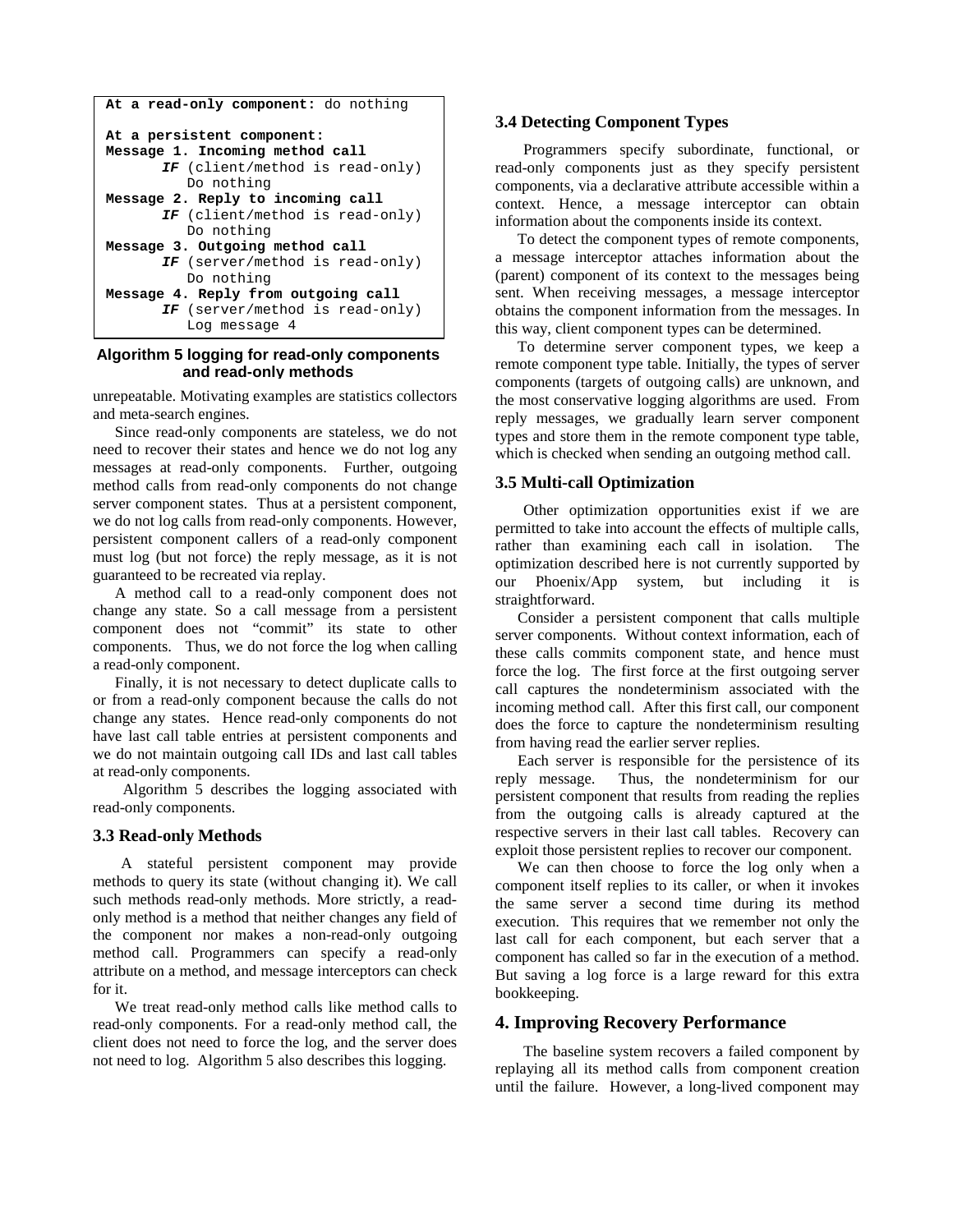

**Figure 7 Intra-process architecture**

handle many method calls before failure, leading to very high recovery cost. In this section, we describe how to take checkpoints to keep recovery cost low.

### **4.1 Intra-process Architecture**

Both context states and process data structures must be saved in order to recover from a process crash. Figure 7 shows the Phoenix/App runtime structures inside a process. There can be multiple contexts hosting components. In a context, there can be a parent persistent component and zero or more subordinates, or a functional or read-only component.

Phoenix/App maintains a set of data structures outside of all contexts in a process. The c*ontext table* contains an entry for every context hosting Phoenix/App components. The c*omponent table* has an entry for every Phoenix/App component in the process. A context entry and entries for components of the context are associated through pointers. The r*emote component table* contains component type information for remote components seen so far. As described in Section 3.4, this table saves remote server component types so that optimal logging algorithms will be chosen. The *last call table* maintains information on the last incoming method calls indexed by client component ID, which is used to detect and answer duplicate method calls. The last call table is shared among all the contexts in a process so that the entry for a client is updated even if the client calls two different components in the same process. Moreover, the last call table also keeps the list of last call entries associated with every context, which is used in context saving. Descriptions of the table entries are shown in Table 1.

Message records and checkpoints are stored in disk based log files. We manage disk files on a per-process basis to simplify file access. Logging is performed through a log manager in a process.

There is a *recovery manager* in every process. At process start, the recovery manager registers the process with the *recovery service* of the machine to obtain the virtual process ID, which is part of a method call ID. If the recovery service notifies the recovery manager that the process exited abnormally, the recovery manager first recovers the process tables, contexts and components.

|  |  |  |  | Table 1 Global tables in a process |
|--|--|--|--|------------------------------------|
|--|--|--|--|------------------------------------|

| Component<br>table entry           | component ID, component type (persistent, read-<br>only, etc.), object type, pointer to the object<br>instance, and pointer to its context table entry                                                                                                  |
|------------------------------------|---------------------------------------------------------------------------------------------------------------------------------------------------------------------------------------------------------------------------------------------------------|
| Context<br>table entry             | a list of pointers to the component table entries<br>for the components in the context, the (parent)<br>component ID and URI, a log sequence number<br>(LSN) of the latest context state record, and the<br>last outgoing method call ID of the context |
| Remote<br>component<br>table entry | Remote component type information indexed by<br>remote component ID                                                                                                                                                                                     |
| Last call<br>table entry           | method call globally unique ID, a pointer to the<br>reply message and/or an LSN for the reply<br>message log record                                                                                                                                     |

In the next two subsections, we study how to save context states and process data structures, respectively.

### **4.2 Saving Context States**

States of components in a context (parent and subordinates) must be saved together because method calls inside a context are not intercepted or logged. Component state normally includes stack, and virtual memory of the process, which could be very expensive to save. To avoid this overhead, context states are saved only when the context is not "active", i.e., after an incoming method call to a parent finishes and before another incoming call is delivered to it. At this moment, component state consists only of field values. So it is sufficient to save only component fields and context related data structures to recover the context.

To save or restore the internal fields of a component, we use the .NET reflection mechanism to obtain its field types and values. (Serialization and deserialization utilities exist in .NET to save and restore fields of noncontext objects. But we had to implement the support for objects in contexts.) Because component fields may be private and invisible from outside of the component, we implemented a "persistent" base class and required all Phoenix/App components to inherit from this class. A base class can visit all fields in a derived instance and we implement the support for saving and restoring a component in the base class.

We specially handle pointer fields referencing Phoenix/App components. For a remote component reference, we save the component URI; for a local component reference (to a component in the same context), we store the component ID. When restoring a pointer field, we re-obtain the pointer using the saved URI or component ID.

Moreover, we save relevant information from the global component and context tables so that the component table entries and the context table entry can be reconstructed. We combine this information with component field values into a context state record. We use the parent component ID to identify a context in log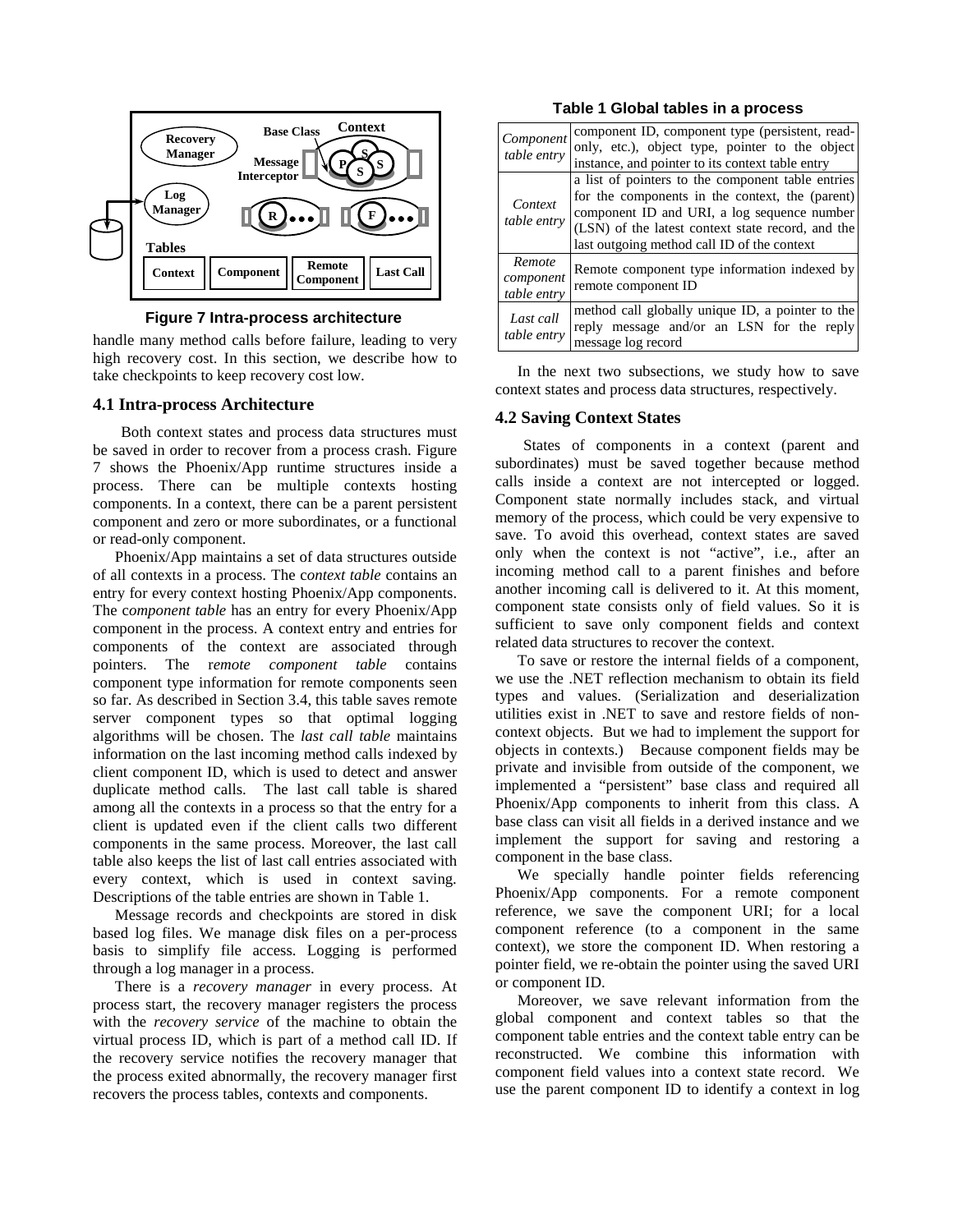

**Figure 8 Context states, process checkpoints** 

records for messages and context state. Then the saved context states can be associated with call message records.

Reply messages (message 2) are not usually logged. So the LSNs in the last call table are often empty. We need the reply messages of last calls to recover the last call table because, after restoring a saved context state, we may not be able to re-create the replies of earlier incoming method calls. Therefore before we save a context state, we must write the replies of the last call table entries associated with the context, which are retrieved from the last call table as described in Section 4.1. We then fill in the LSNs in the last call entries. Next time we save the context state, if an LSN is not empty, we know the reply message is in the log and needn't save it again. Note that most reply messages are not logged because their last call table entries have been replaced by later calls from the same clients before we save context states.

In summary, during normal execution, a message interceptor can save context state before sending a reply message to a client (after processing). It first saves the context's reply messages in the last call table. Then it retrieves component fields and meta-information from global data structures, combines them into a state record, and writes it to the log. After that, it updates the state record LSN in the context table entry, which is saved as process states and used to retrieve the context state record during recovery. If no state record has yet been saved, the LSN of the context table entry corresponds to the creation record of the (parent) component.

#### **4.3 Taking Process Checkpoints**

In addition to saving context states, we save process state in *process checkpoints*, which includes the state record LSNs from the context table. These LSNs are akin to the recovery LSNs for pages in ARIES [13]. The relationship of process checkpoints and context state records is shown in Figure 8.

To allow concurrent accesses to the global tables, we log a begin checkpoint record before taking the checkpoint and log an end checkpoint record after we finish. We use sub-range locks to incrementally save global tables. When reading a process checkpoint, we examine all the log records between the begin checkpoint and end checkpoint record.

There is no need to force the log immediately after either a state record or a process checkpoint is written, since we can replay all the method calls from the creation record or the last forced states. Once a process checkpoint has been flushed to the log (possibly by a later send message), the log manager writes and forces the LSN of the begin checkpoint record into a well-known file. This LSN always points to a process checkpoint (if exists).

We take process checkpoints periodically. Context state records are saved independently of other contexts and process checkpoints. We will study the runtime overhead and the recovery performance in Section 5. From the experiments, we will estimate how frequent context states should be saved.

#### **4.4 Recovery Processing**

Figure 8 shows the process checkpoint and context state records at the time of a process crash. The wellknown file's LSN identifies the last process checkpoint. The process checkpoint contains the LSNs of each context's last state record saved before the process checkpoint. However, more recent context states may exist after the last process checkpoint. We can recover contexts from these more recent context state records.

When a process starts, it registers with the recovery service. If it has been started to recover a prior failure, the recovery service sends back the original process identity information and directs the recovery manager in the process to recover. Its task is to recover the process data structures and the states of all contexts in the process.

The recovery manager first reads the LSN from the well-known file. This LSN is used as the *start point* to examine the log. If the LSN does not exist, the log is examined from the very beginning.

In the first pass, the log is examined from the start point to the end of the log. The recovery manager finds all the contexts that existed when the process crashed. It obtains the latest state record LSNs (or creation record LSNs) of the contexts by reading the context table records in the process checkpoint and by reading the context state records and creation records found during the log scan. After the first pass, the recovery manager restores the context states of all the contexts that have state records. Ordinary field's values are restored. References for remote and local components are kept in a list in every context, to be resolved later. (Newly created contexts without state records are processed in the second pass because component construction methods are allowed to make method calls to other components.)

Then the recovery manager reads the log in a second pass. It scans from the minimum LSN found in the context table to the end of the log. If a message log record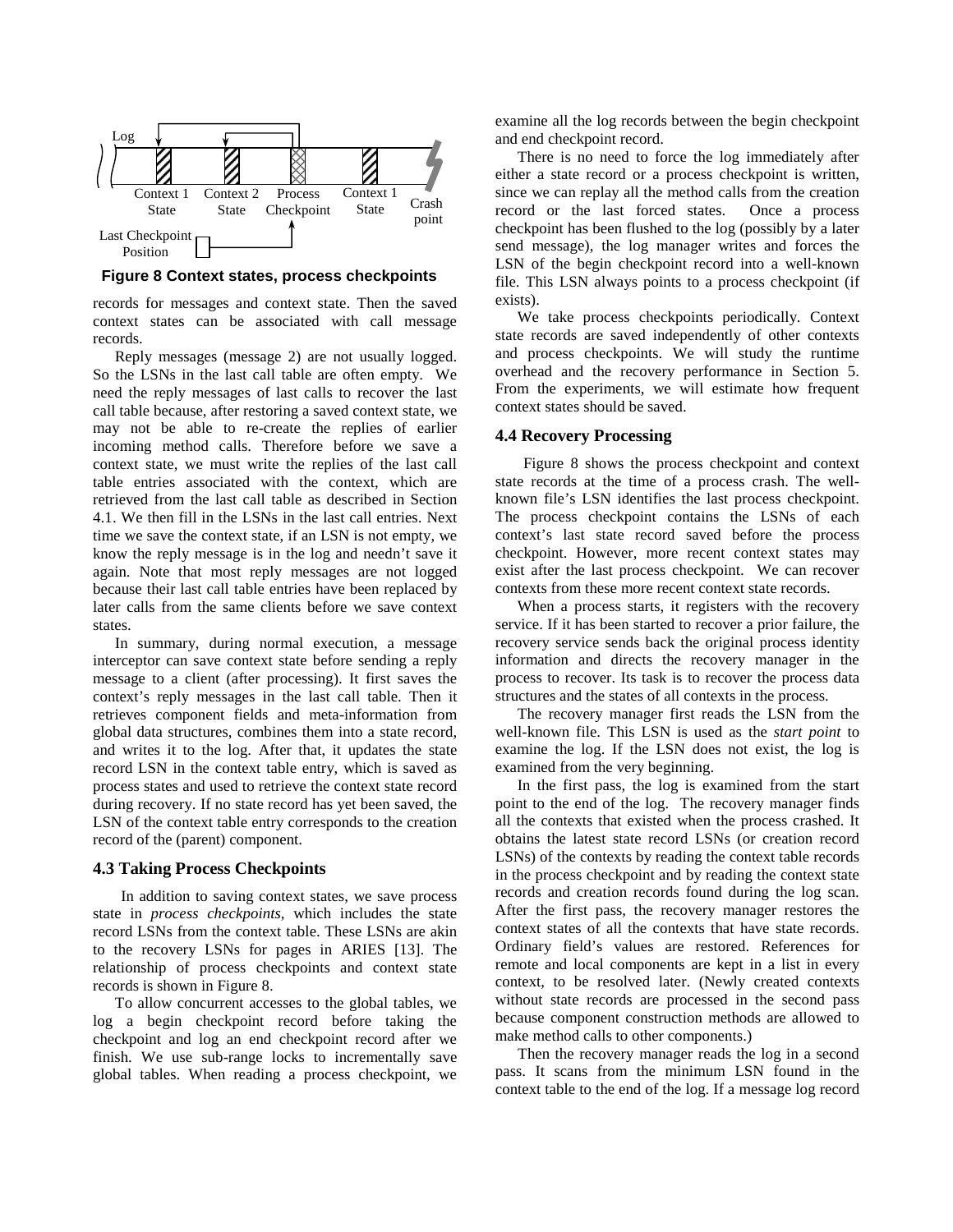occurs earlier than the latest state record of the same context, *it is ignored* since we have already restored the latest context state records. Process checkpoint records are also ignored. All the context states up to the failure point are recovered by replaying incoming messages and suppressing regenerated outgoing messages. During the log scan, we buffer message records or creation records for every context until an incoming method call record is encountered. At this point the log records for all the messages related to the previous incoming method call (or creation call) are in the buffer. This previous call is replayed with outgoing method calls answered by the records in the buffer, similar to replay in the baseline system. If this is the first replay for the context, we check and resolve pointer fields that are component references before the replay.

After this pass, the recovery manager replays the remaining buffered method calls, which are the last incoming calls. If the last incoming call is successfully replayed to finish, then we set the context interceptors to normal execution states and the context begins to wait for incoming calls. If the reply to an outgoing call is missing from the log, the outgoing call is not suppressed by the message interceptor and normal execution begins. Note that the last incoming call's return value is returned to the caller, here the recovery manager, which satisfies condition 5.

Furthermore, the last call table is reconstructed from the last call records in the two passes. Only LSNs are filled in; actual reply messages are only read when they are required to reply to a duplicate call. The replays of the final incoming calls update the last call table accordingly, for the reply messages may not be in the log.

The above describes how we recover from a process crash. Recovering from a context failure is easier. The state record LSN can be found in the context table and the state record (or creation record) can be read from the log and the context restored to the state of the state record. Then the log after the state record (creation record) is read and incoming method calls for the context are replayed.

# **5. Experimental Results**

We evaluated logging and recovery performance through experiments. In our new prototype, log optimizations and checkpointing can all be turned on or off via switches. Log records accumulate in a buffer and are written at a log force or full buffer. Unless otherwise noted, we use unbuffered writes with disk write cache disabled to ensure writes actually go to stable media.

We first describe the experimental setup. Then we show the experimental results of micro-benchmarks and an example application.

| <b>Table 2 Test Machines</b> |  |
|------------------------------|--|
|------------------------------|--|

| <b>CPU</b>      | One 2.20 GHz Pentium 4            |
|-----------------|-----------------------------------|
| L1/L2 cache/RAM | 20KB/512 KB/512MB                 |
| OS              | Microsoft Windows XP professional |
| NET framework   | Version 1.0.3705                  |

| <b>Formatted Capacity</b>                            | 40,027 MB        |
|------------------------------------------------------|------------------|
| <b>Nominal RPM</b>                                   | 7200             |
| Average Read Seek Time                               | $8.5 \text{ ms}$ |
| Average Write Seek Time                              | $10.5$ ms        |
| Track-to-track Seek Time                             | $0.8$ ms         |
| Disk to Read Buffer Transfer Rate                    | 236~472 Mb/s     |
| Read Buffer to ATA<br><b>Bus</b><br>(Ultra ATA mode) | 133 MB/s maximum |

#### **Table 3 MAXTOR 6L040J2 Disks**

### **5.1. Experimental Setup**

Our experiments were run on two identical Compaq Evo D500 machines connected via 100MB Ethernet. Machines and disks are described in Tables 2 and 3.

We mainly used micro-benchmarks to show the performance of individual operations. The microbenchmark setup consisted of a client component making method calls to a server component. We measured the round trip elapsed time of a method call to the server component from inside the client component (i.e. from inside the client object instance). We turned on or off log optimizations and checkpointing and we changed the component types of the client and the server to show the runtime performance under various situations. Since the operating system timer is quite coarse (~15ms resolution), we batched multiple calls, measured total elapsed time, and divided total time by number of method calls. Total elapsed time was at least 1000 times the timer resolution.

For recovery performance, we killed the server component and measured its recovery time. Because of the timer resolution issue, which we found hard to deal with here, our results had rather large variances.

Besides studying individual operations with microbenchmarks, we measured the performance of an example application — an online bookstore. This application is described in Section 5.5.

We ran every experiment 30 times and report the mean value. Standard deviations are less than 5% of the means except for recovery and results marked with \*, where standard deviations are within 12% of the mean.

### **5.2 Runtime Logging Performance**

**5.2.1. Log Optimizations for Persistent Components.**  Table 4 shows the effect of our optimizations for persistent components. The local column shows the performance when both client and server components are on the same machine, while the remote column shows the results when they are on separate machines.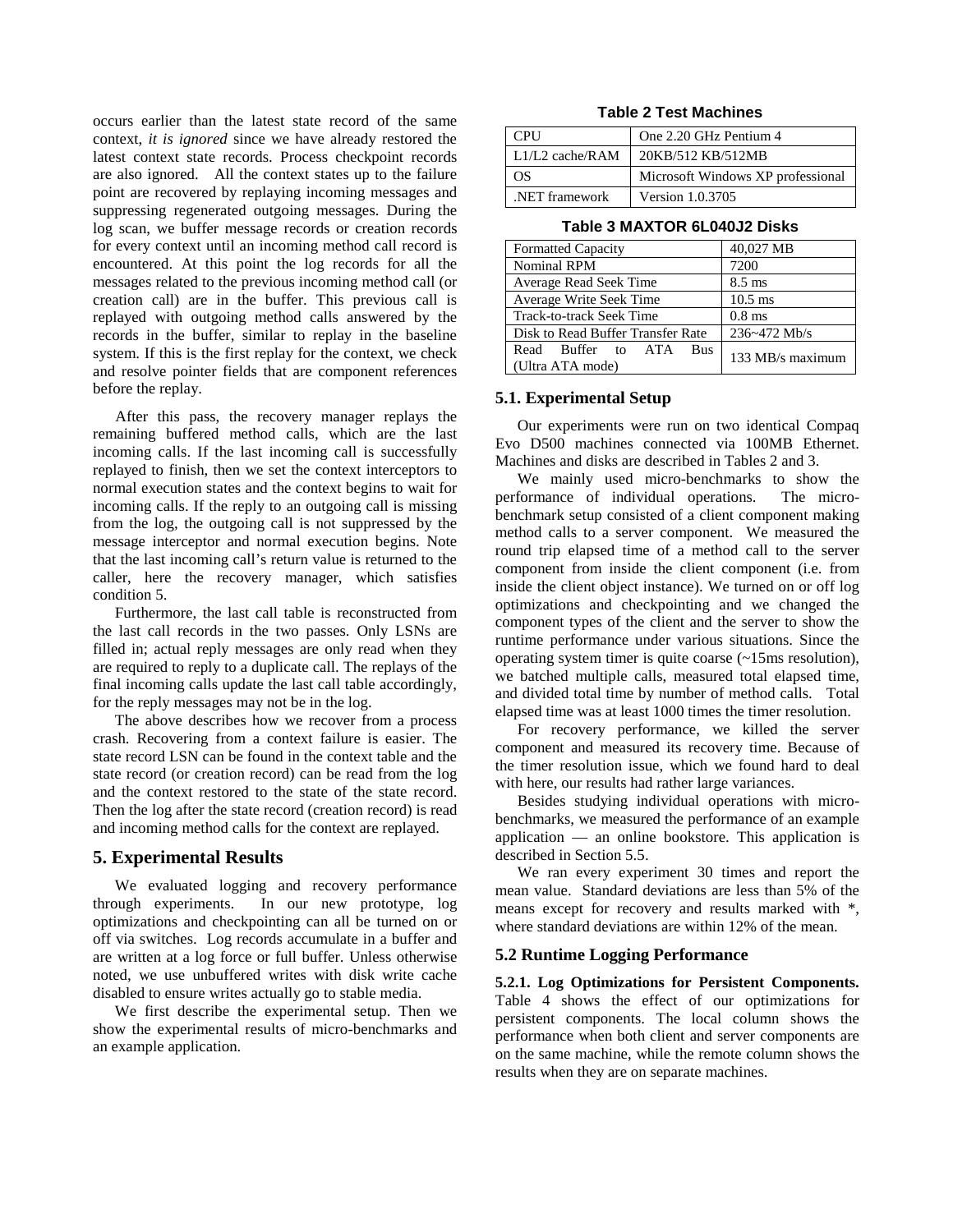| Client / Server Component Types                         | Local   | Remote  |
|---------------------------------------------------------|---------|---------|
| External $\rightarrow$ MarshalByRefObject               | 0.593   | 0.798   |
| External $\rightarrow$ ContextBoundObject               | 0.598   | 0.804   |
| ContextBoundObject<br>$\rightarrow$ ContextBoundObject  | 0.585   | 0.808   |
| ContextBoundObject<br>>ContextBoundObject(interception) | 0.674   | 0.870   |
| External $\rightarrow$ Persistent (baseline)            | 17.0    | $17.3*$ |
| External $\rightarrow$ Persistent (optimized)           | 17.1    | 17.0    |
| Persistent $\rightarrow$ Persistent (baseline)          | $34.7*$ | 28.4    |
| Persistent $\rightarrow$ Persistent (optimized)         | $17.9*$ | $10.8*$ |

# **Table 4 Log Optimizations for Persistent Components (ms)**

# **Table 5 New Components and Read-only Methods (ms)**

| Client / Server Component Types           | Local                 | Remote |
|-------------------------------------------|-----------------------|--------|
| External $\rightarrow$ Read-only          | 0.689                 | 0.887  |
| External $\rightarrow$ Functional         | 0.672                 | 0.875  |
| Persistent $\rightarrow$ Read-only        | 1.351                 | 1.495  |
| Persistent $\rightarrow$ Functional       | 1.194                 | 1.414  |
| Persistent $\rightarrow$ Subordinate      | $3.44 \times 10^{-5}$ |        |
| Persistent<br>Persistent<br>$\rightarrow$ | 1.407                 | 1.547  |
| (Read-only methods)                       |                       |        |
| Read-only $\rightarrow$ Persistent        | 1.218                 | 1.404  |

We compare the performance of a native .Net system, the baseline system, and our optimized system. In .NET, a server component must be a *MarshalByRefObject* or a *ContextBoundObject*. However, any component can be a client. We use "External" to indicate such a simple component. Phoenix/App persistent components are all derived from *PersistentObject*, which is in turn derived from *ContextBoundObject*.

The first four rows in Table 4 show the performance with basic .NET components for client and server. We see that the performance of using *MarshalByRefObject* and *ContextBoundObject* are similar. However, installing message interceptors (without doing any work in the interceptors) incurs a ~0.08ms overhead. The round-trip messages through network add ~0.2ms per call.

The last four rows in Table 4 show the performance of the baseline system and the optimized system. We can see their overhead is much higher than the native .NET objects because of logging. When the client is external, our optimized system performs the same as the baseline system since the same logging algorithm is employed under this situation. However, when the client is a persistent component, optimized logging achieves about a two fold speedup. The optimized system only forces the log when sending messages, saving two log forces per method call. In addition, we do not write log records for send messages because they can be re-created from previous messages during recovery.

**5.2.2. Understanding the Performance Numbers.** For *External* **P**ersistent interactions, the server performs a



**Figure 9 Unbuffered disk write performance**

sequence of log writes and forces, resulting in a sequence of unbuffered disk writes (because we make multiple method calls and take their average).

Figure 9 shows the performance of 1KB unbuffered disk writes in a loop (log message size in our experiments is less than 1KB). We insert some delay after every write in the loop body and report the elapsed time per iteration. The time per write is about 8.5 ms with no inserted delays. This is a little more than a full rotation time (8.33 ms/rotation for 7200 RPM). When delay time increases, the elapsed time jumps in discrete steps corresponding to the number of missed rotations. Thus unbuffered writes indeed miss a full rotation.

Therefore, the elapsed time of *External* **→***Persistent* is roughly two unbuffered disk writes (missing two full rotations). The local *Persistent* **>***Persistent* cases show four unbuffered disk writes for the baseline system and two for the optimized system, as expected.<sup>1</sup> Note that the first log write in the above cases sees a full rotational delay because of the way we performed the experiments: successive client requests interfere. Were client calls spaced out, e.g., with think time inserted, we would expect to see, on average, half a rotational delay for the first write.

For remote *Persistent* **>***Persistent* cases, log writing and forcing is done at both client and server machines. To understand the performance, we inserted delays at both client (between method calls) and server (in a method call). For the optimized remote *Persistent* Persistent case, we did not see discrete steps. So the results are not caused by full rotational delays. 10.8ms means a delay of 5~6ms per disk write, which could be explained by the average rotational delay of 4.17ms plus some small seek times. For the baseline remote *Persistent* Persistent case, there are four writes per method call. The timings for the two writes at the same machine are different. The first disk write may follow the 5~6ms as in the optimized remote *Persistent*  $\rightarrow$  *Persistent* case. The second disk write

1

 $<sup>1</sup>$  In our "local" experiments, client and server are in different processes,</sup> using different log files. But we believe newly allocated disk blocks for the two files are close enough to incur only small disk seek times.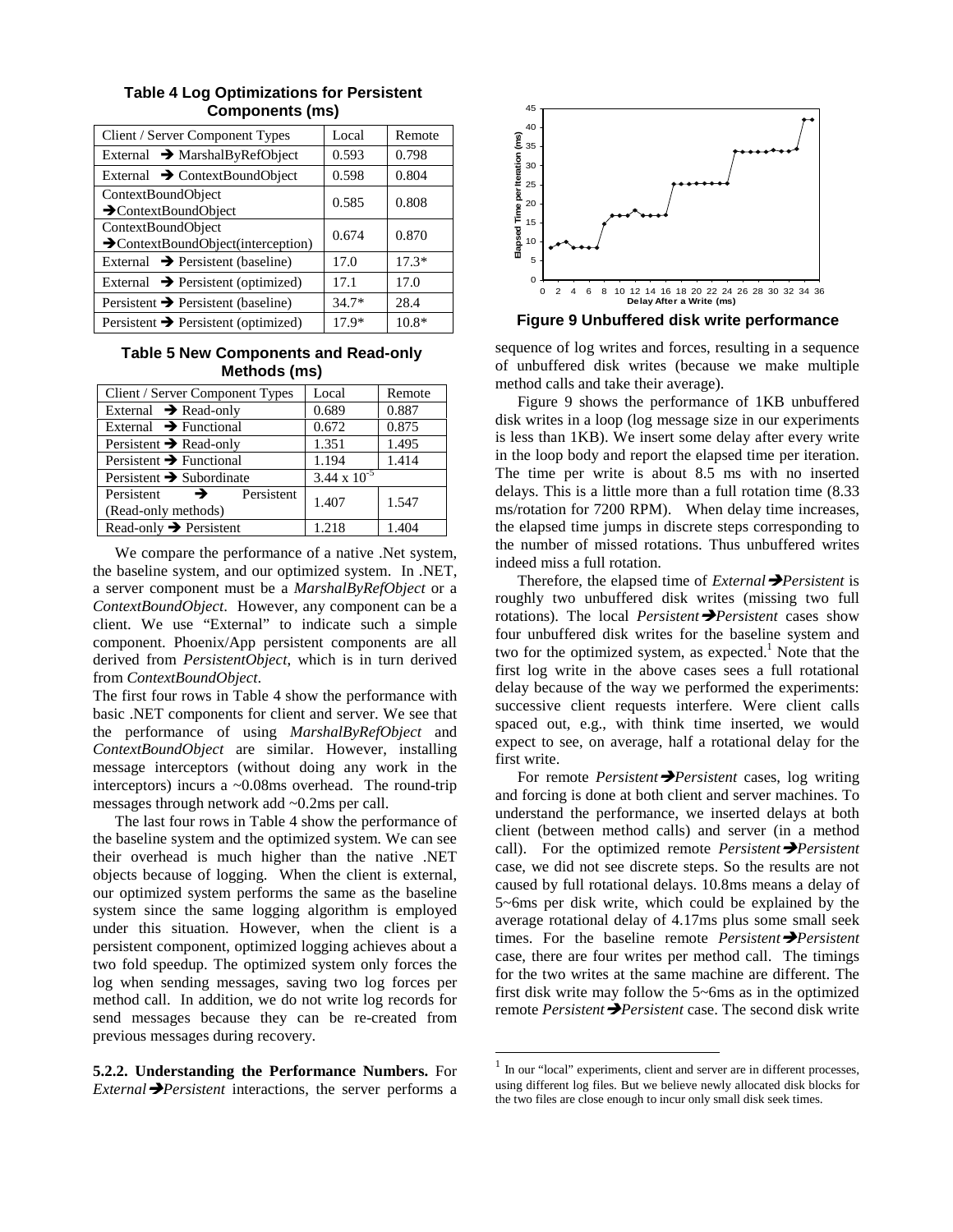|  |  |  | Table 6 Checkpointing Performance (ms) |  |
|--|--|--|----------------------------------------|--|
|--|--|--|----------------------------------------|--|

| <b>Client / Server</b><br><b>Component Types</b> | Write cache<br>disabled | Write cache<br>enabled |
|--------------------------------------------------|-------------------------|------------------------|
|                                                  | $10.8*$                 | 2.62                   |
| (save state on call)                             | $11.8*$                 | 3.82                   |

**Table 7 Recovery Performance (ms)**

| <b>Recovery Cases</b> | Number of method calls replayed |     |     |      |      |      |
|-----------------------|---------------------------------|-----|-----|------|------|------|
|                       | 3000<br>2000<br>4000<br>1000    |     |     |      |      | 5000 |
| Empty log             | 492                             |     |     |      |      |      |
| From creation         | 575                             | 728 | 868 | 1007 | 1100 | 1199 |
| From state            | 638                             | 794 | 875 | 1162 | 1252 | 1507 |

misses a full rotation and costs 8~9ms. Therefore, altogether four writes cost ~28ms.

**5.2.3. New Component Types and Read-only Methods.** Table 5 shows the performance when subordinate, readonly, or functional components are used, or the read-only method optimization is enabled. Log forces are then eliminated, leading to much better performance than the last four rows in Table 4. The best performance is in the *Persistent*  $\rightarrow$  *Subordinate* case, where method calls are local, without logging and context-crossing overhead.

In *External*Î*Read-only*, *External*Î*Functional*, *Persistent* $\rightarrow$ *Functional*, and *Read-only* $\rightarrow$ *Persistent,* logging is fully eliminated. As expected, the performance with external clients is similar to the performance of *ContextBoundObject* with interceptors  $(4<sup>th</sup> row in Table)$ 4). However, there is ~0.5ms more overhead for the other two cases. This is due to the attachment to the message of information showing the sender's component type. In our initial experiments, the costs were even higher since we sent attachments with all messages. But we made an optimization. A client interceptor includes a field in its message attachment saying whether it knows the identity of the server. If this field is true, the server interceptor can omit the attachment in the reply message. The performance given includes this optimization.

For *Persistent*  $\rightarrow$ *Read-only* and *Persistent*  $\rightarrow$ *Persistent* with read-only methods, reply messages are still written to the log buffer (without forces), incurring additional overheads of 0.15∼0.2ms versus *Persistent* → *Functional*.

#### **5.3 Runtime Checkpointing Overhead**

Table 6 shows the runtime checkpoint performance. The result of *Persistent Persistent* with write cache disabled is the same as the remote *Persistent* **>***Persistent* (optimized) result in Table 4. To measure context saving overhead, we save the server context state after every method call. For the results in the right column, we performed the same experiments with disk write caching enabled, which removes the disk media costs.

In both situations, saving context state incurs an additional ~1ms overhead, quite reasonable compared to the disk media cost as shown in the left column and the



**Figure 10 Online Bookstore Application** 

computational cost (including the delay from memory to disk cache) as shown in the right column.

In our experiments, the size of an incoming message record is 186B and a state record 468B. For many components, the states could be substantially larger. Our small state in this example was responsible for the small computational overhead of saving the state.

#### **5.4 Recovery Performance**

Table 7 shows the recovery performance with and without context states. The elapsed time is measured inside the recovering process. But it does include the initialization of all the Phoenix/App runtime structure in the process. Recovery cost when the log is empty is  $\sim 0.5$ s.

Recovery processing starts by creating an object when no context state record is found. Otherwise the latest context state record is used. The recovery performances for both cases are shown. We vary the number of method calls replayed after the object creation or state restoration. The cost of replaying a method is roughly 0.15ms. Reading the creation records, creating an object, running the object constructor, and registering the object with Phoenix cost ~80ms. Restoring the state record costs  $~60$ ms more. This 60ms is the cost of the checkpoint during recovery. Once the replay cost exceeds 60ms, recovery will be faster with a checkpoint. 60ms are approximately equal to the cost of replaying about 400 method calls, which means context states should be saved every 400 calls or more in the micro-benchmark.

### **5.5 Application Performance**

**5.5.1. On-Line Bookstore**. In the previous subsections, we measured the runtime and recovery performance of Phoenix/App through micro-benchmarks. In this subsection, we show the performance improvements of an online bookstore (from [5]).

Figure 10 shows the architecture of the online bookstore application. There are six kinds of components. The arrows show the directions of method calls between components. A Bookstore component maintains the inventory of a store. The PriceGrabber component supports keyword searches on all the bookstores. The TaxCalculator computes sales tax based on total price and user information. The BookSeller manages a set of Basket Managers, each maintaining a shopping basket for a Book